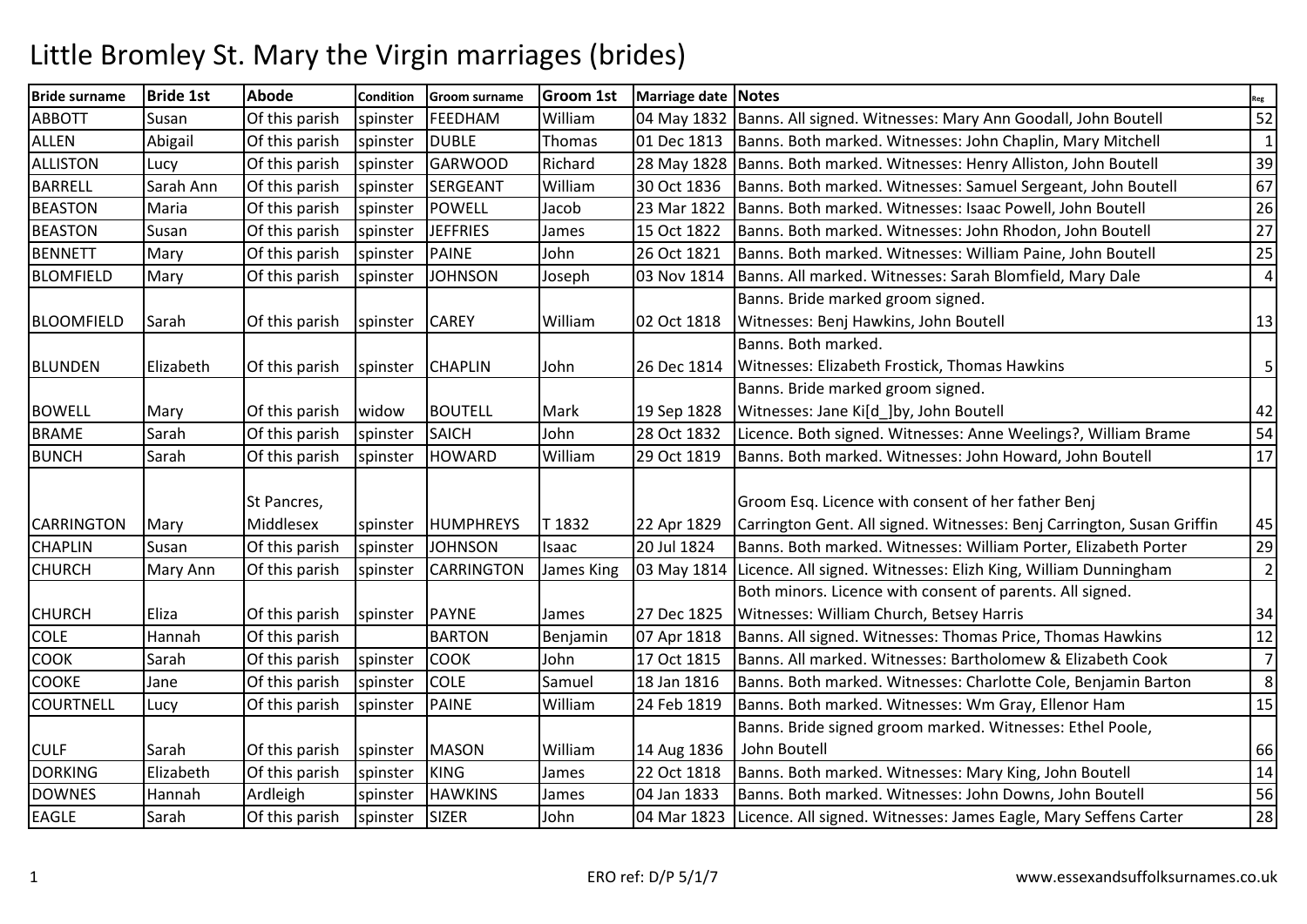## Little Bromley St. Mary the Virgin marriages (brides)

| <b>Bride surname</b> | <b>Bride 1st</b> | <b>Abode</b>   | Condition | <b>Groom surname</b> | <b>Groom 1st</b> | Marriage date Notes |                                                               | Reg             |
|----------------------|------------------|----------------|-----------|----------------------|------------------|---------------------|---------------------------------------------------------------|-----------------|
| <b>ELLISTON</b>      | Hannah           | Of this parish | spinster  | SCORREL              | John             | 02 Nov 1819         | Banns. Both marked. Witnesses: Jane Cole, John Boutell        | 18              |
|                      |                  |                |           |                      |                  |                     | Banns. Bride marked groom signed.                             |                 |
| <b>FARR</b>          | Ann              | Of this parish | spinster  | <b>COPELY</b>        | Samuel           | 24 Jan 1825         | Witnesses: Abraham Abbott, Sarah Goode                        | 30              |
| FARTHING             | Mary Ann         | Of this parish | spinster  | NEAL                 | James            | 30 Apr 1827         | Banns. All marked. Witnesses: David King, Mary Taylor         | 36              |
| GARWOOD              | Mary             | Of this parish | spinster  | NOTLEY               | Edward           | 17 Jul 1820         | Banns. Both marked. Witnesses: James Cooper, John Boutell     | 19              |
| <b>GARWOOD</b>       | Phobe            | Of this parish | spinster  | BUNCH                | Isaac            | 03 Oct 1825         | Banns. Both marked. Witnesses: John Rhodon, John Boutell      | 33              |
| <b>GEORGE</b>        | Mary Ann         | Of this parish | spinster  | PALMER               | John             | 28 Jul 1829         | Banns. Both marked. Witnesses: Henry Rayner, John Boutell     | 46              |
| <b>GEORGE</b>        | Mary             | Of this parish | spinster  | MANNING              | Joseph           | 29 Nov 1829         | Banns. Both marked. Witnesses: John George, John Boutell      | 47              |
|                      |                  |                |           |                      | Edward           |                     | Licence with the consent of her father. All signed.           |                 |
| GIRLING              | Anne             | Lt Bentley     | spinster  | EAGLE                | Clay             | 19 May 1828         | Witnesses: James & Eliza Girling                              | 40              |
|                      |                  |                |           |                      |                  |                     | Banns. Bride marked groom signed.                             |                 |
| GOOD                 | Ann              | Of this parish | spinster  | HENINGALE            | William          | 17 Oct 1830         | Witnesses: Maria Cole, John Boutell                           | 48              |
|                      |                  |                |           |                      |                  |                     | Banns. Bride signed groom marked.                             |                 |
| <b>HAMMOND</b>       | Mary             | Of this parish | spinster  | POWELL               | Isaac            | 23 Oct 1827         | Witnesses: William Frostick, John Boutell                     | 37              |
| <b>HARDWICK</b>      | Ann              | Of this parish | spinster  | <b>CLAREY</b>        | John             | 27 Feb 1829         | Banns. Both marked. Witnesses: Thos Clarey, John Boutell      | 44              |
|                      | Elizabeth        |                |           |                      |                  |                     |                                                               |                 |
| <b>HART</b>          | Ann              | Of this parish | spinster  | <b>JOWERS</b>        | Enoch            | 22 Nov 1820         | Banns. All signed. Witnesses: John Rhodon, Rebeckah Downing   | 22              |
| <b>HASTE</b>         | Mary Ann         | Of this parish | spinster  | NUNN                 | Edward           | 19 Feb 1833         | Banns. Both marked. Witnesses: Jane Sarell, John Boutell      | 58              |
|                      |                  |                |           |                      |                  |                     | Banns. Bride marked groom signed.                             |                 |
| <b>HATCH</b>         | Mary Ann         | Lawford        | spinster  | MARVEN               | Edward           | 12 Oct 1833         | Witnesses: Thos Marven, John Boutell                          | 59              |
| <b>HOWARD</b>        | Elizabeth        | Of this parish | spinster  | <b>REASON</b>        | John             | 27 Oct 1820         | Banns. Both marked. Witness: John Boutell, Isaac Howard       | $\overline{21}$ |
| <b>HOWARD</b>        | Harriet          | Of this parish | spinster  | <b>CHAPLIN</b>       | John             | 02 Jan 1835         | Banns. Both marked. Witnesses: Daniel Culf, John Boutell      | 63              |
| <b>JENNINGS</b>      | Elizabeth        | Ardleigh       | spinster  | SALMON               | Samuel           | 29 Oct 1833         | Banns. Both marked. Witnesses: James Salmon, John Boutell     | 60              |
| <b>JENNINGS</b>      | Mary             | Of this parish | spinster  | BENNETT              | Richard          | 03 Jan 1834         | Banns. Both marked. Witnesses: Rachel Seabourn, John Boutell  | 61              |
| <b>JOHNSON</b>       | Mary             | Of this parish | spinster  | <b>CHURCH</b>        | John             | 22 Oct 1830         | Banns. All signed. Witnesses: Sarah Jane Church, Rhoda Cooper | 49              |
| <b>JOWERS</b>        | Mary Rhoda       | Of this parish | spinster  | <b>JOWERS</b>        | Joseph           | 26 Apr 1836         | Banns. All signed. Witnesses: Eliza Frostick, John Boutell    | 65              |
|                      | Elizabeth        |                |           |                      |                  |                     | By banns. They all sign except the groom.                     |                 |
| <b>JOWERS</b>        | Ann              | Of this parish | widow     | <b>GOOD</b>          | William          | 17 Apr 1837         | Witnesses: William Himmingale, John Boutell                   | 69              |
|                      |                  |                |           |                      |                  |                     | Banns. Bride signed groom marked.                             |                 |
| KING                 | Mary             | Of this parish | spinster  | SMITH                | James            | 16 Mar 1819         | Witnesses: David King, John Boutell                           | 16              |
| LUCAS                | Ann              | Of this parish | spinster  | PALMER               | Edmund           | 31 Jul 1826         | Licence. All signed. Witnesses: Joseph & Charlotte Palmer     | 35              |